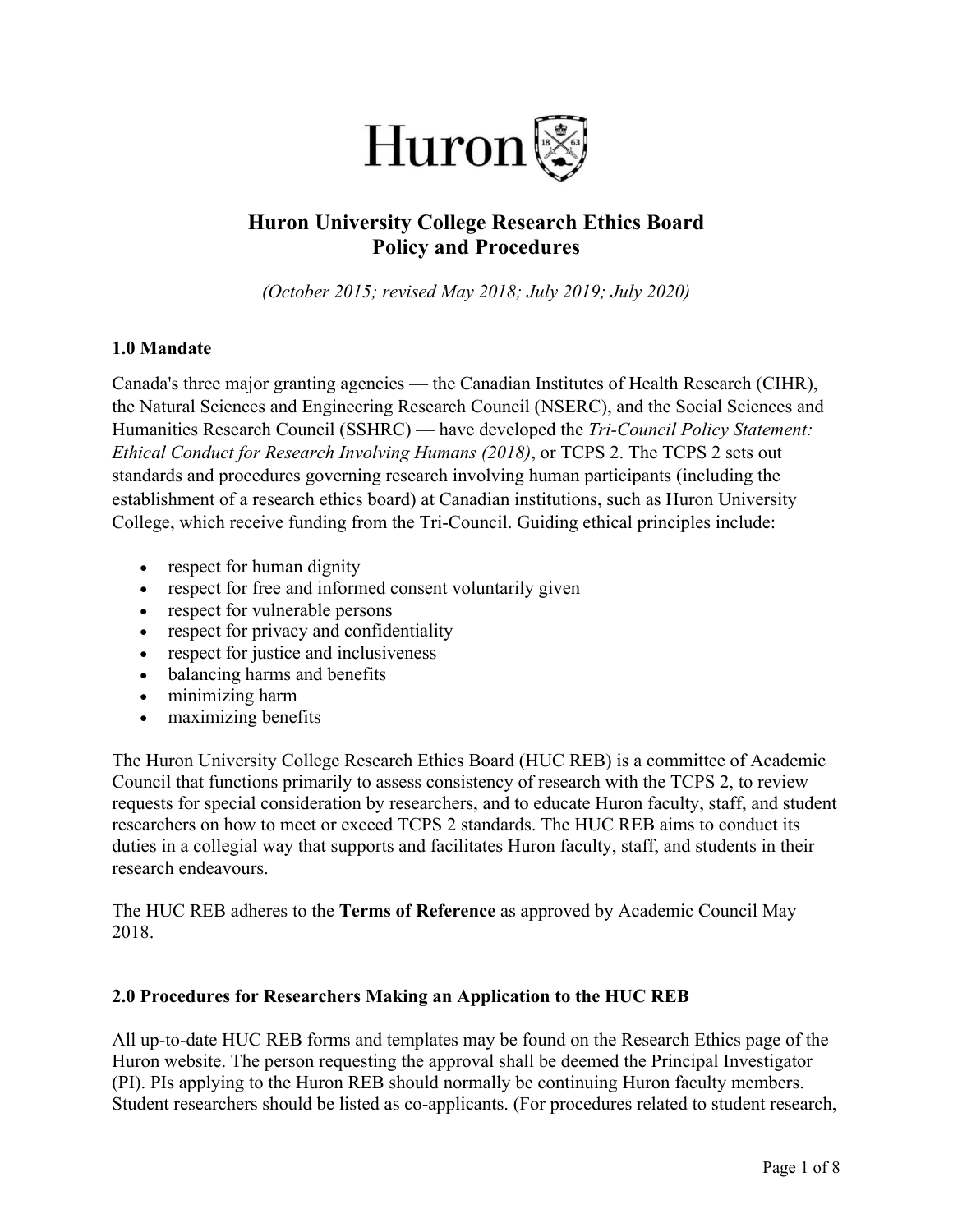see Section 5.0 Student Research, below). Any individuals with status other than Huron faculty or students who wish to make an application for research ethics approval should contact the HUC REB directly.

PIs seeking approval from the HUC REB must familiarize themselves with the *Tri-Council Policy Statement: Ethical Conduct for Research Involving Humans* (TCPS 2) and complete the TCPS 2: CORE Tutorial (http://tcps2core.ca/welcome) before making a submission. All PIs listed on any submission to the HUC REB are expected to have read and understand the guidelines for ethical conduct of research as described in the TCPS 2. Researchers are also expected to be familiar with relevant Huron policies including:

- **Statement of Principles on Research Involving Indigenous Communities,**
- **Statement of Principles on Equity, Diversity, and Inclusion in Research**, and
- **HUC Academic Integrity in Research: Policy and Procedures**.

Following this, a submission must be made using the form entitled **Research Ethics Approval Form for Projects Involving Human Participants at Huron University College** and including relevant attachments. All submissions should be made via email to huronreb@uwo.ca. Incomplete or incorrectly filled out forms will be returned to the applicant for revision. Questions and concerns may be directed to huronreb@uwo.ca.

Submissions to the HUC REB should be made according to the schedule below. Deadline dates falling on a weekend will move to the next business day. PIs will be notified of HUC REB approval or recommendations within 2 weeks following submission. Approval, if granted, will be accompanied by a REB number that can be quoted in other correspondence. Submissions made in July-August will be reviewed as needed, and researchers should anticipate that responses from the HUC REB may take up to 4 weeks.

| <b>Submission Deadline Dates</b><br>(due at $12:00 \text{pm}$ ) |
|-----------------------------------------------------------------|
| September 1                                                     |
| November 1                                                      |
| January 5                                                       |
| March 1                                                         |
| May 1                                                           |
| June 1                                                          |
|                                                                 |
| *Submissions in July-August will be                             |
| reviewed as needed.                                             |

### **2.1. Exemptions from HUC REB Review**

In order to assist PIs in deciding whether or not they need to seek approval, Appendix 1 lists types of research that do, and do not, require ethics approval, and provides links to relevant Western Research guidance documents. Researchers are encouraged to inquire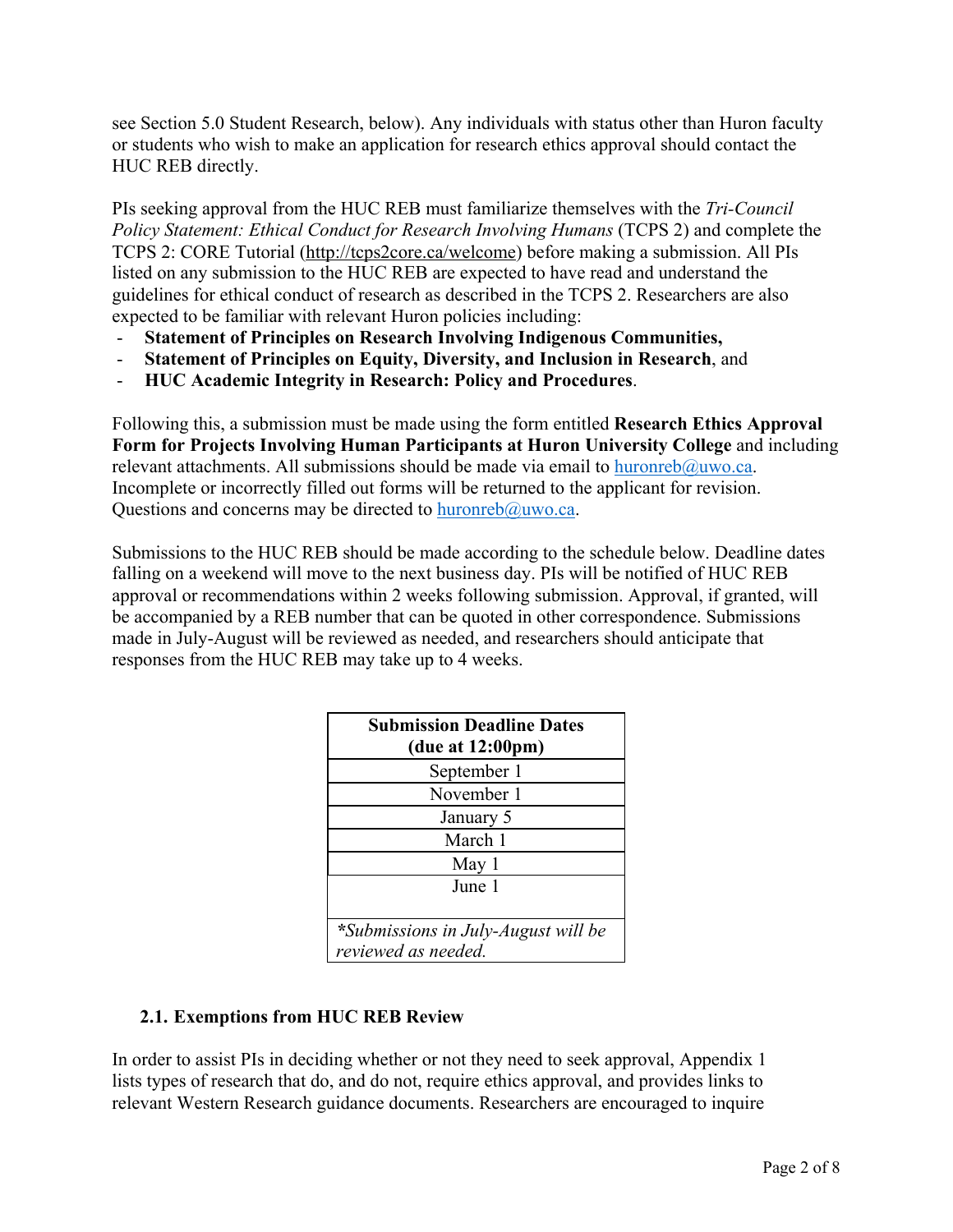directly with the HUC REB if there are any questions regarding the need for an ethics review of their research endeavours.

Research that meets any one of the following descriptions are exempt from requiring further research ethics approval from the HUC REB:

- a) Research that makes use of data collected from human participants which is lodged in publicly-available data banks (e.g., StatsCan), and in which there is no reasonable expectation of privacy in those cases in which individuals can be identified, does not require research ethics approval from the HUC REB.
- b) Undergraduate student research that forms part of a course-based pedagogical project at Huron University College, and involves minimal risk, does not require research ethics approval from the HUC REB. In this case, the course instructor must submit a **Course-Based Research Ethics Review** form to the HUC REB. For further discussion please see Section 5.0 Student Research, below. Undergraduate research projects conducted as part of a thesis or independent study, or which are undertaken through CURL Fellowships or any other extra-curricular, non-course credit project, and which involve human participants, require a full HUC REB submission. The supervising faculty member must be listed as PI.
- c) Research that has prior approval from the NMREB or HSREB at Western University (Main Campus) or REBs of Western-affiliated colleges (Kings University College or Brescia University College) need not be brought to the HUC REB. This exemption applies only to Western REBs. In cases in which some other agency (e.g., REBs at Fanshawe College, Thames Valley District School Board, or at other universities) has already approved the research project, the PI must, nonetheless, submit an application to the HUC REB with the approval by the outside agency attached. Such applications are likely to receive an expedited delegated approval, but PIs should not assume that such submissions will receive an automatic approval. PIs must wait for HUC REB approval before beginning the project. Any approval documents from other agencies must be appended to the HUC REB application or forwarded to the HUC REB when received.

### **3.0 The Research Ethics Review Process**

In accordance with Chapter 1, Section C of the TCPS 2, the HUC REB adopts a proportionate approach based on the general principle that the more invasive the research, the greater should be the care in assessing the research. The *concept of proportionate review* gives practical expression to the general principle that, especially in the context of limited resources, the more potentially invasive or harmful is the proposed and ongoing research, the greater should be the care in its review. A proportionate approach also implies different levels of REB review for different research proposals.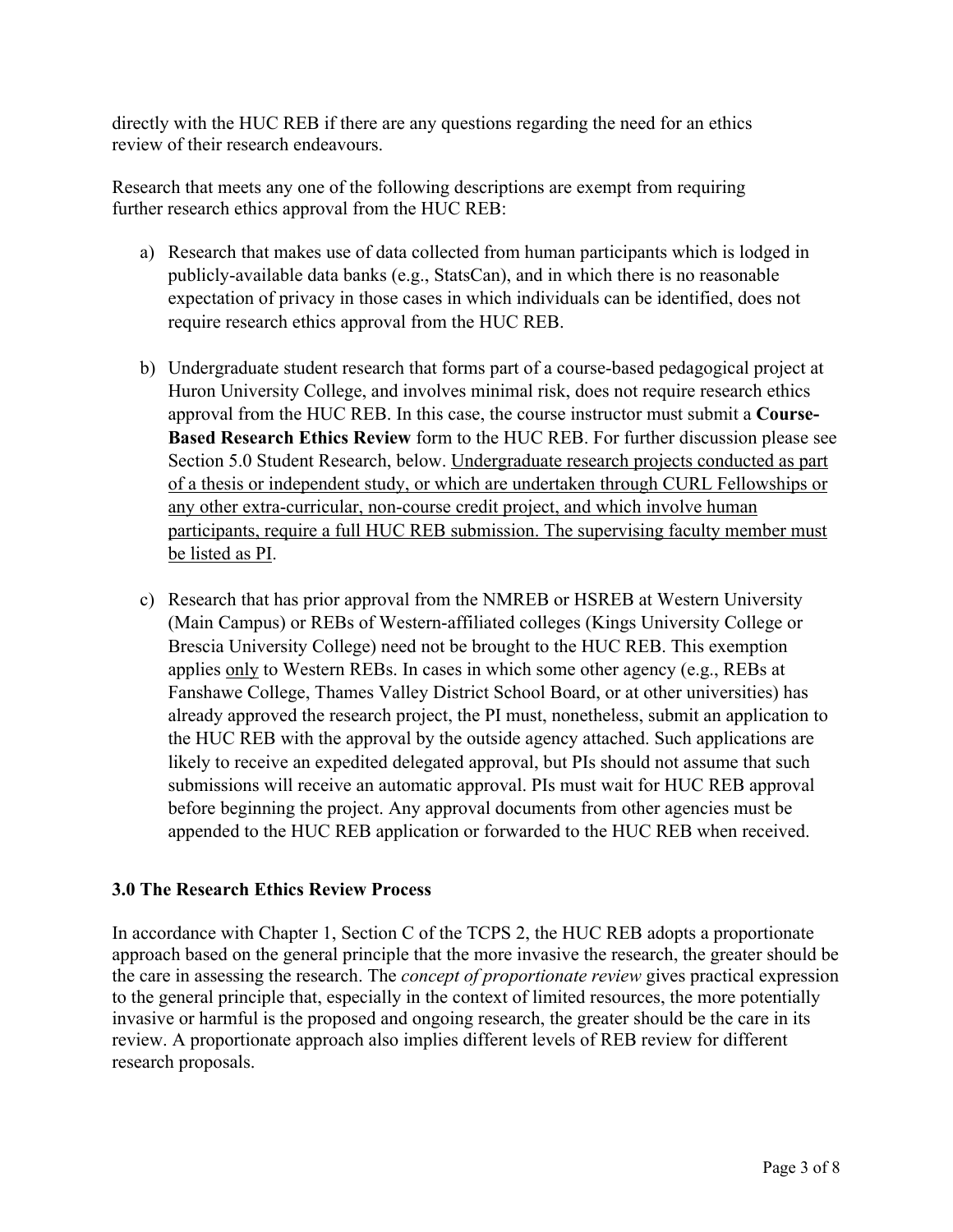A second guiding principle of research ethics review by the HUC REB is the *concept of minimal risk*. Chapter 2, Section B of the TCPS 2 states "a crucial element of the REB review is to ensure that the level of scrutiny of a research project is determined by the level of risk it poses to participants" (p. 9), where "proper ethical analysis of research should consider both the foreseeable risk and the available methods of eliminating or mitigating the risk" (p. 21).

A proportionate approach to research ethics review starts with an assessment of the magnitude and probability of harms. Research with minimal risks should normally receive a delegated review, while research with above-minimal risk shall receive a full REB review.

# **3.1 Full REB Review Process**

The HUC REB will meet regularly to review submitted research proposals, according to a published schedule of submission dates (above). All members of the HUC REB will normally review all applications for research ethics approval, and will make recommendations for revision as required to ensure compliance with the TCPS 2.

The HUC REB may invite PIs to a meeting to discuss ethical issues arising in the proposed research protocols, and the HUC REB shall accommodate reasonable requests from PIs to participate in discussions regarding their submissions. PIs shall not be present when the REB votes on approval decisions.

It is the responsibility of the PI to address all recommendations made by the REB and ensure that the submitted research protocols as described in the application are complete and up-to-date. The final approved research protocols in the application will remain on file with the HUC REB and may be subject to audit by authorized representatives of Huron and funding agencies.

# **3.2 Delegated REB Review Process**

While a full REB review process is the default for research projects involving human participants, in cases where it is determined that the research is of minimal risk applications may be eligible for a delegated review. A delegated review does not require a meeting of the full HUC REB.

A delegated review is an expedited research ethics review by the Chair of the HUC REB or one of the members of the HUC REB who has been designated by the HUC REB Chair. In the case of a conflict of interest, the Chair will appoint the delegated review to a committee member without a conflict. Applications may be indicated as appropriate for delegated review by the PI (in Section 3 of the **Research Ethics Approval Form**), and/or conducted at the discretion of the Chair of the HUC REB based on a review of the submitted application.

Delegated review is only available in cases that fulfill at least one of the following criteria:

- a) The proposed research is confidently expected to involve only minimal risk (as defined by the TCPS 2, Chapter 2).
- b) Research protocols that have received prior approval by the HUC REB, or other Western REB process within the last 5 years.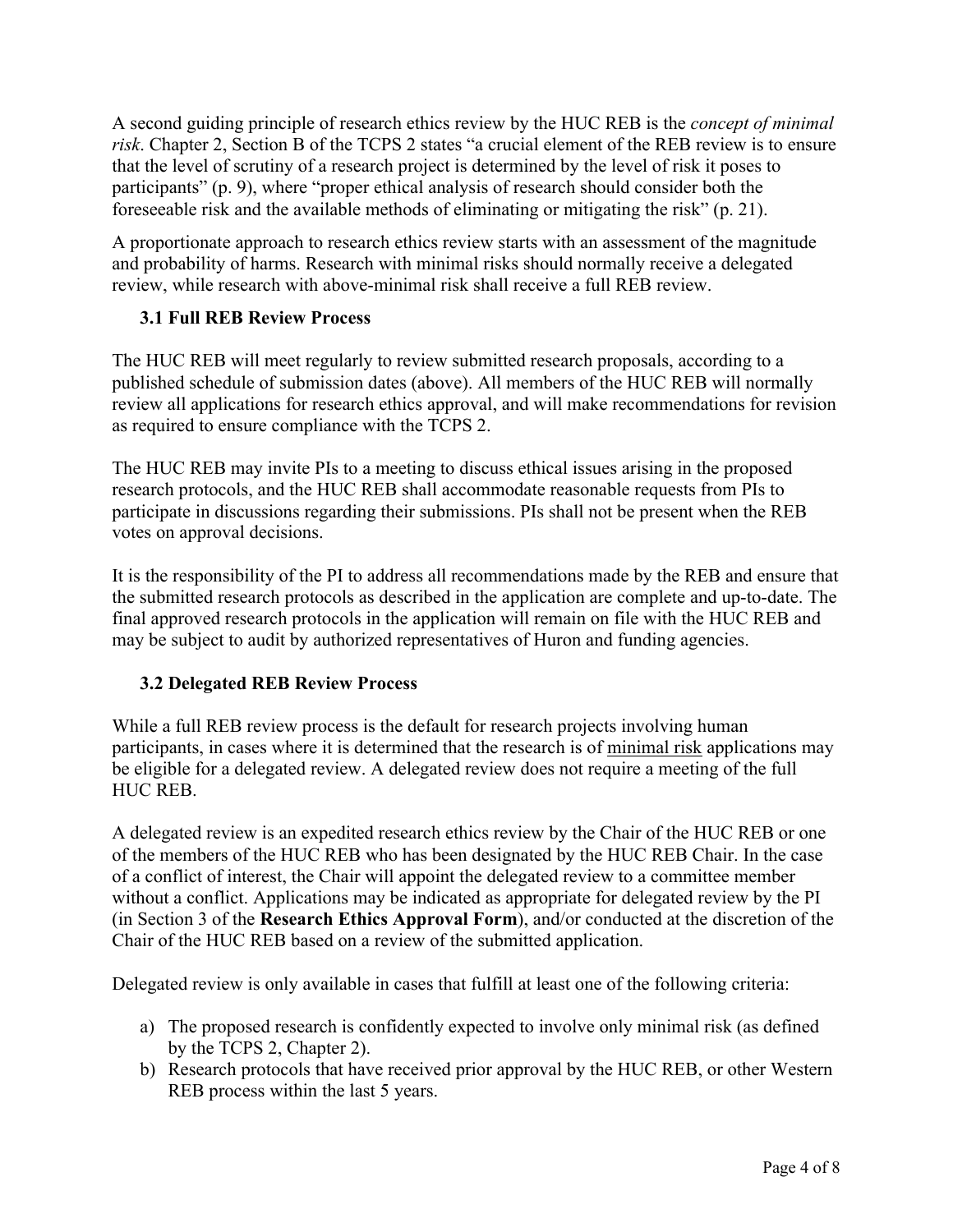- c) Minimal risk changes to already approved research project.
- d) Annual renewals of approved minimal risk research.
- e) Annual renewals of more than minimal risk research where the researcher will no longer involve new interventions to current participants, renewal does not involve recruitment of new participants, and the remaining research activities are limited to data analysis.

If a question arises as to whether a submission qualifies for delegated review, the HUC REB Chair will make the final determination.

#### **4.0 Continuing Ethics Review**

In accordance with TCPS 2, Article 2.8, ongoing research shall be subject to continuing ethics review. Any substantial changes to the research plan or protocols described in the originally approved application must be reported to the Chair of the HUC REB by submitting an **Amendment Request** form without delay.

Any unanticipated events that occurs in the conduct of research at HUC that have or may increase the level of risk to participants, or have other ethical implications must be reported to the HUC REB using the **Unanticipated Problem Report** without delay. In the case of unanticipated events increasing risk to participants, all research must cease immediately until further notice from the HUC REB.

The LOI of any protocol run by the current Chair of the HUC REB will allow concerns with the conduct of the study to be directed to the relevant Dean's Office (FT or FASS) instead of, or in addition to, the HUC REB.

PIs are required to submit an **Annual Project Review or Termination Report** no later than the anniversary of the date on which approval was granted. Reminders regarding renewal will be sent in advance, with the project considered closed at the Expiry Date listed on the **Approval Notice**. If not a report of termination, this report must be re-submitted using the requisite form on every additional anniversary of the approval date until the report is a report of termination.

Incorrectly filled out, or incomplete forms, will be returned to the applicant for revisions. Failure to comply will result in automatic termination of ethical approval for the project and a refusal by the REB to consider any future requests by that individual for ethical approval. Collection of any additional data after a project has been terminated either by the PI (or by the REB for failure to provide an annual report) will be deemed in violation of the Policy.

#### **5.0 Student Research**

The HUC REB identifies three categories of, and related processes for, student research activities involving human participants:

1. Extra-Curricular Student Research Projects: Student research that forms part of a faculty member's research program, or student research conducted as part of a CURL Fellowship or grant or other extra-curricular, non-academic credit context must be reviewed by the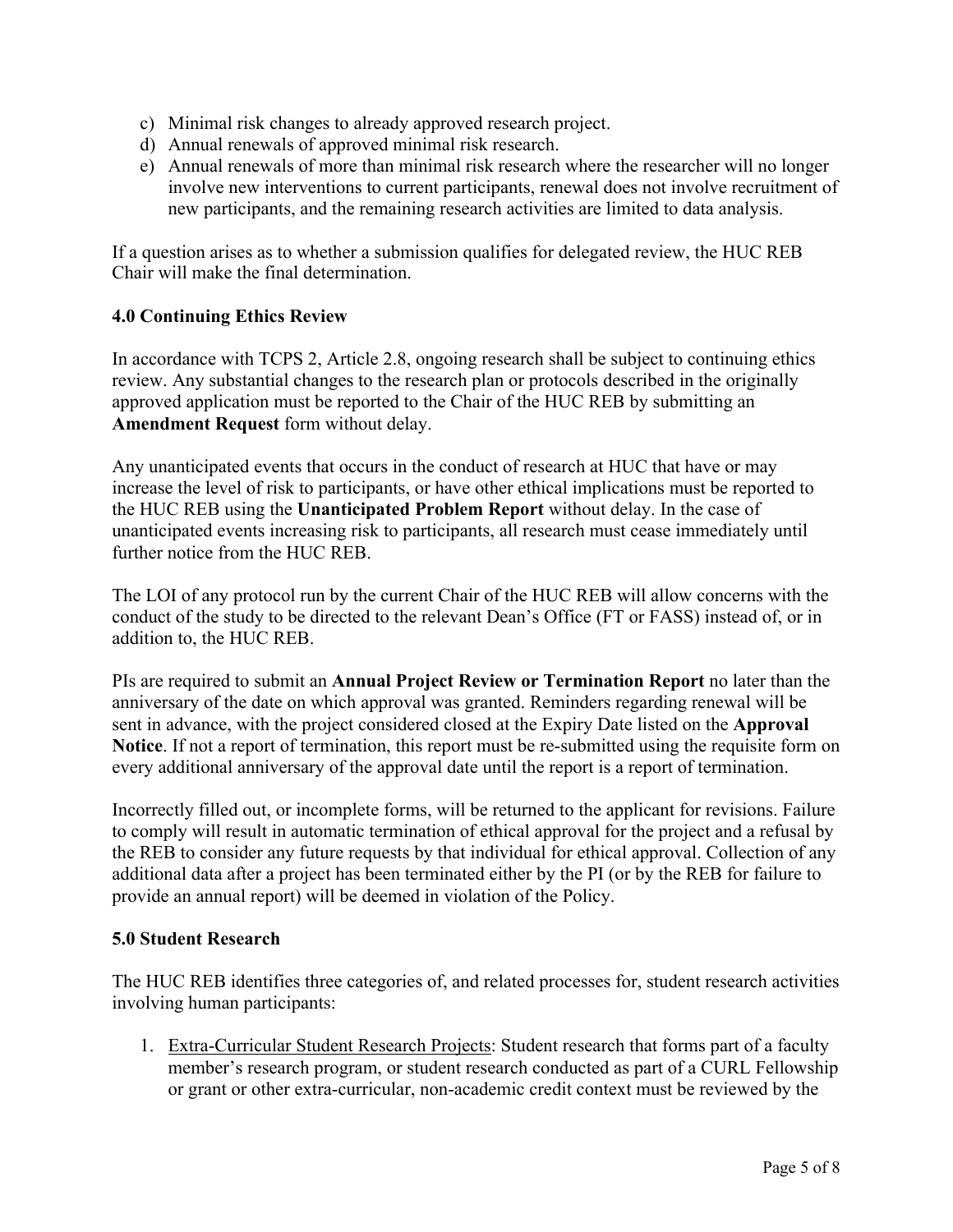HUC REB and must have a current Huron faculty member as a PI. On extra-curricular student research projects, the student may serve as co-PI, and may complete the required **Research Ethics Approval Form**, but the supervising faculty member must sign off as the PI and is ultimately responsible for the conduct of the project. The PI must report any adverse incidents to the HUC REB using the **Unanticipated Problem Report** and is responsible for submitting an **Annual Project Review or Termination Report** no later than the anniversary of the date on which approval was granted.

- 2. Curricular Student Research Projects: Student research conducted for academic credit that is intended to reflect the definition of 'research' in TCPS 2 Article 2.1 ("an undertaking intended to extend knowledge through a disciplined inquiry or systematic investigation"), and which incorporates measures to disseminate results (publication, thesis/dissertation, other discipline-specific knowledge mobilization strategies) must be reviewed by the HUC REB and must have a current Huron faculty member as PI. This category includes thesis projects and independent studies. On curricular student research projects, the student must serve as co-PI, and should complete the required **Research Ethics Approval Form**, but the supervising faculty member must sign off as the PI and is ultimately responsible for the conduct of the project. The PI must report any adverse incidents to the HUC REB using the **Unanticipated Problem Report** and is responsible for submitting an **Annual Project Review or Termination Report** no later than the anniversary of the date on which approval was granted.
- 3. Course-Based Pedagogical Projects: Student research projects conducted in course, as part of a course assignment designed by the course instructor, with data, data analysis, and final report intended solely for the purpose of meeting a course requirement, does not require HUC REB review. Instead, the course instructor is responsible for establishing and communicating ethical guidelines within the context of the course, and accepts responsibility for managing any unanticipated or adverse outcomes. The research must be acknowledged by the HUC REB using the **Course-Based Research Ethics Review** form, which must be completed by the course instructor in advance of student conduct of the project. In cases where the course-based project would entail more than minimal risk, the course instructor should contact the HUC REB. The course instructor must report any adverse incidents to the HUC REB using the **Unanticipated Problem Report.** Course-Based Pedagogical projects are closed at the end of the course dates provided. A form must be submitted for each new iteration of the course project.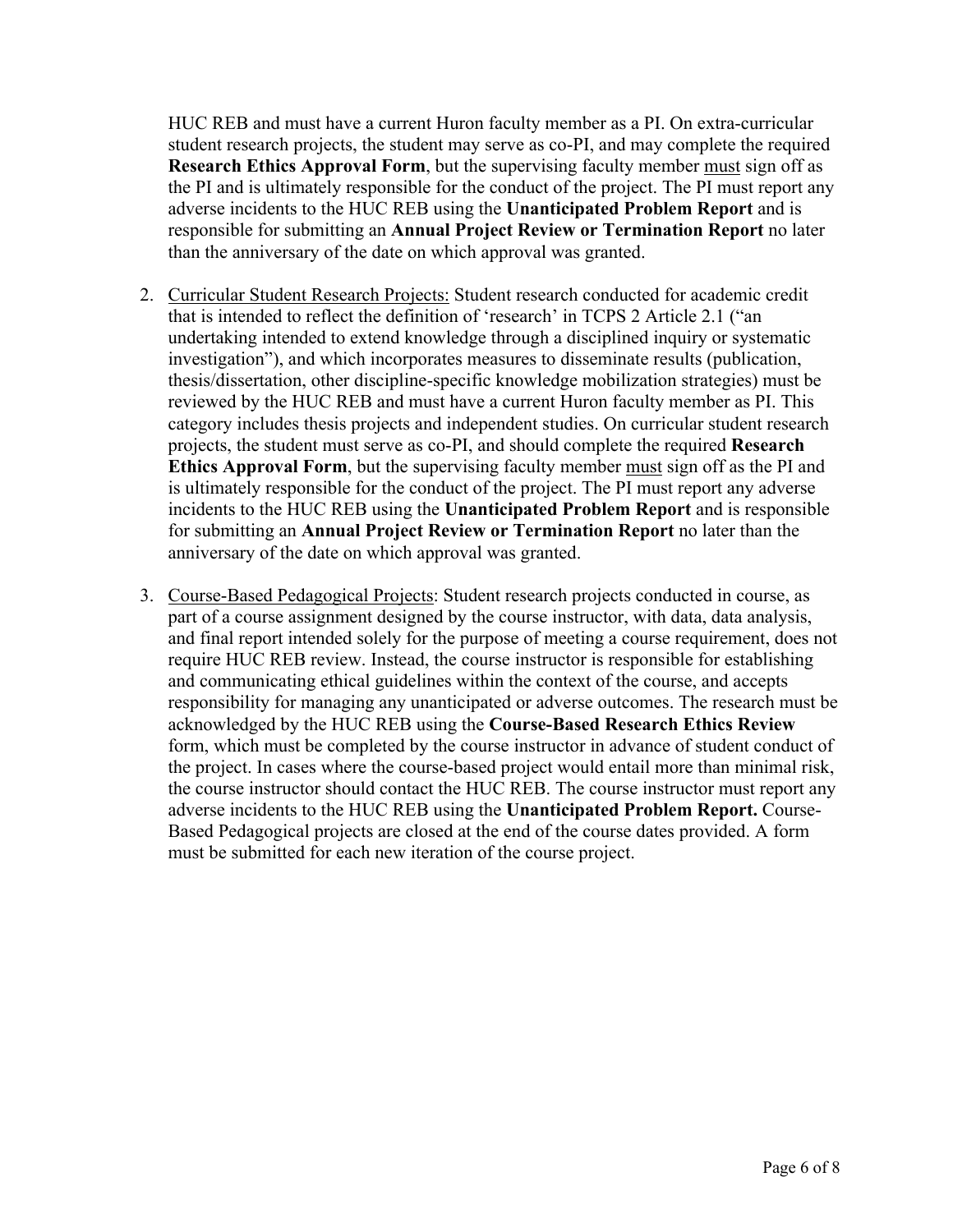# **Appendix 1**

## **Research Requiring Ethics Review**

All research involving living human participants (see TCPS 2, Article 2.1) must undergo a research ethics review.

The TCPS 2 defines "research" as "any undertaking intended to extend knowledge through a disciplinary inquiry or systematic investigation."

In accordance with the TCPS 2, the following types of research require ethics review and approval from the HUC REB before the research is started:

- research that has already been approved, but subsequently requires significant changes in the original protocol or in collecting, storing, analyzing, or reporting data, or research in which ethical issues have arisen
- research that involves interviewing a human participant to secure identifiable personal information, whether by face-to-face, telephone, videotaping, or other electronic encounters, or individualized questionnaires
- research involving third-party interviews if the third party is approached directly for interviews or for access to private papers
- research involving naturalistic observation of humans
- research that involves the secondary use of data that was originally collected from human participants for another purpose

This research requires ethics review when it is:

- conducted by Huron faculty members, both full-time and part-time
- thesis and directed studies research conducted by Huron undergraduate students
- research conducted by Huron students, or staff that makes use of University resources or facilities, either on-site or off-site
- research conducted at Huron by non-Huron researchers (e.g., faculty, staff, or students from other institutions, or community groups, organizations, or businesses) acting as principal investigators, regardless if the research has been approved at another institution

The above-mentioned types of research require ethics review regardless of whether the:

- research is funded or not
- funding is internal or external
- participants are from inside or outside the University
- participants are paid or unpaid
- research is conducted inside or outside the University
- research is conducted inside or outside of Canada
- research is conducted by staff or students
- research is conducted in person or remotely (e.g., by mail, electronic mail, fax, or telephone)
- information is collected directly from participants or from existing records not in the public domain